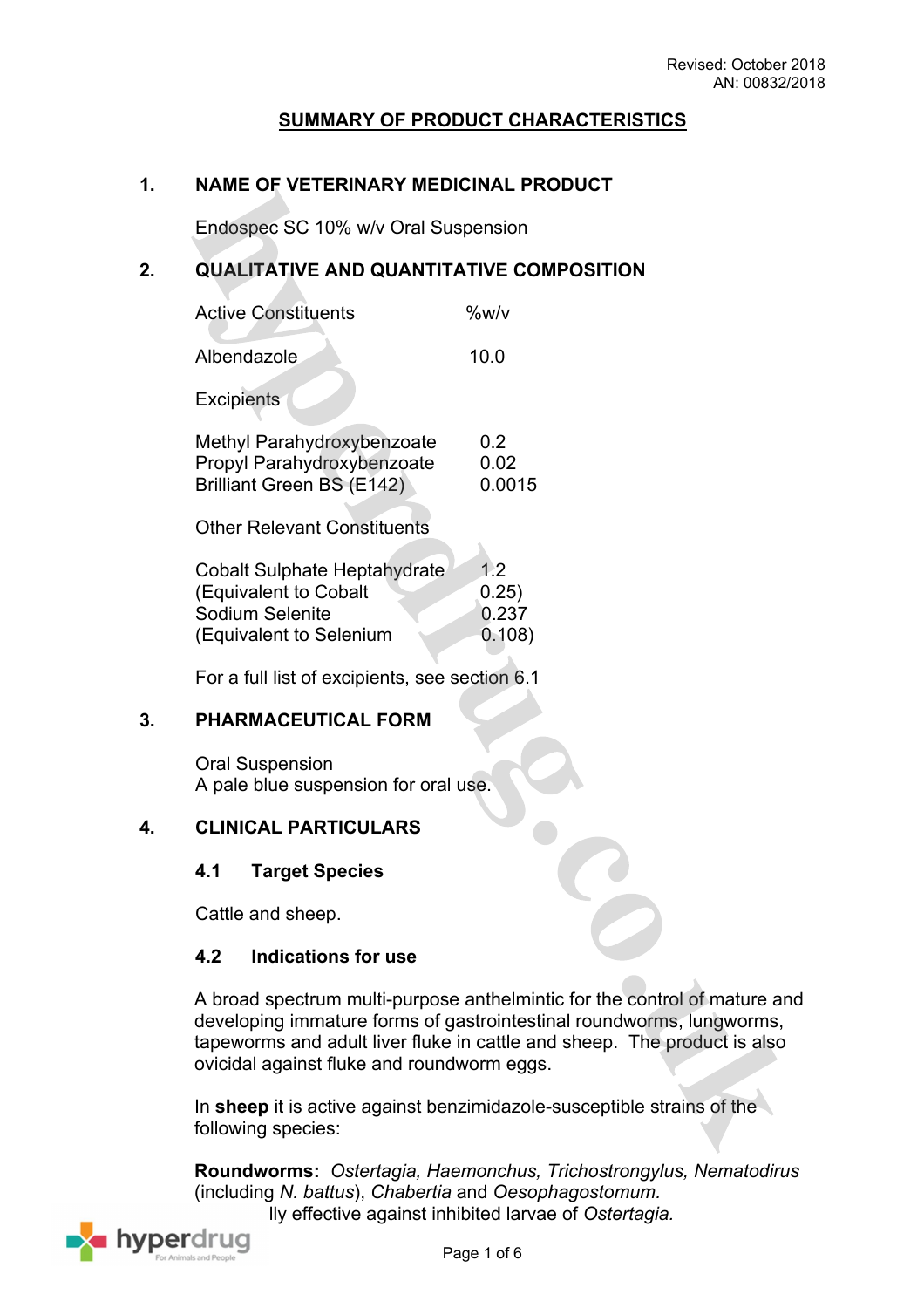**Lungworms:** *Dictyocaulus filaria.* **Tapeworms:** *Moniezia* spp. **Adult liver fluke:** *Fasciola hepatica.*

In **cattle** it is active against the following species:

**Roundworms:** *Ostertagia, Haemonchus, Trichostrongylus, Nematodirus, Oesophagostomum, Bunostomum, Cooperia* and *Strongyloides* spp. It is usually effective against inhibited larvae of *Cooperia* and *Ostertagia.* **Lungworms:** *Dictyocaulus viviparus.* **Tapeworms:** *Moniezia* spp. **Adult liver fluke:** *Fasciola hepatica*.

The product is ovicidal and will kill fluke and roundworm eggs, thus reducing pasture contamination.

### **4.3 Contraindications**

Known hypersensitivity to the active ingredient.

#### **4.4 Special warnings for each target species**

Cattle suffering from severe lung damage due to heavy lungworm infestation may continue to cough for some weeks after treatment.

Care should be taken to avoid the following practices because they increase the risk of development of resistance and could ultimately result in ineffective therapy:

- Too frequent and repeated use of anthelmintics from the same class, over an extended period of time.
- Underdosing, which may be due to underestimation of body weight, misadministration of the product, or lack of calibration of the dosing device (if any).

Suspected clinical cases of resistance to anthelmintics should be further investigated using appropriate tests (e.g. Faecal Egg Count Reduction Test). Where the results of the test(s) strongly suggest resistance to a particular anthelmintic, an anthelmintic belonging to another pharmacological class and having a different mode of action should be used.

Resistance to benzimidazoles (which includes albendazole) has been reported in *Cooperia*, *Haemonchus, Trichostrongylus,* and *Teladorsagia* species in small ruminants in a number of countries, including the EU. Resistance to albendazole has been reported in *Cooperia* and *Teladorsagia* species in cattle in developed countries such as New Zealand. Therefore the use of this product should be based on local (regional, farm) epidemiological information about susceptibility of nematodes and recommendations on how to limit further selection for resistance to anthelmintics.

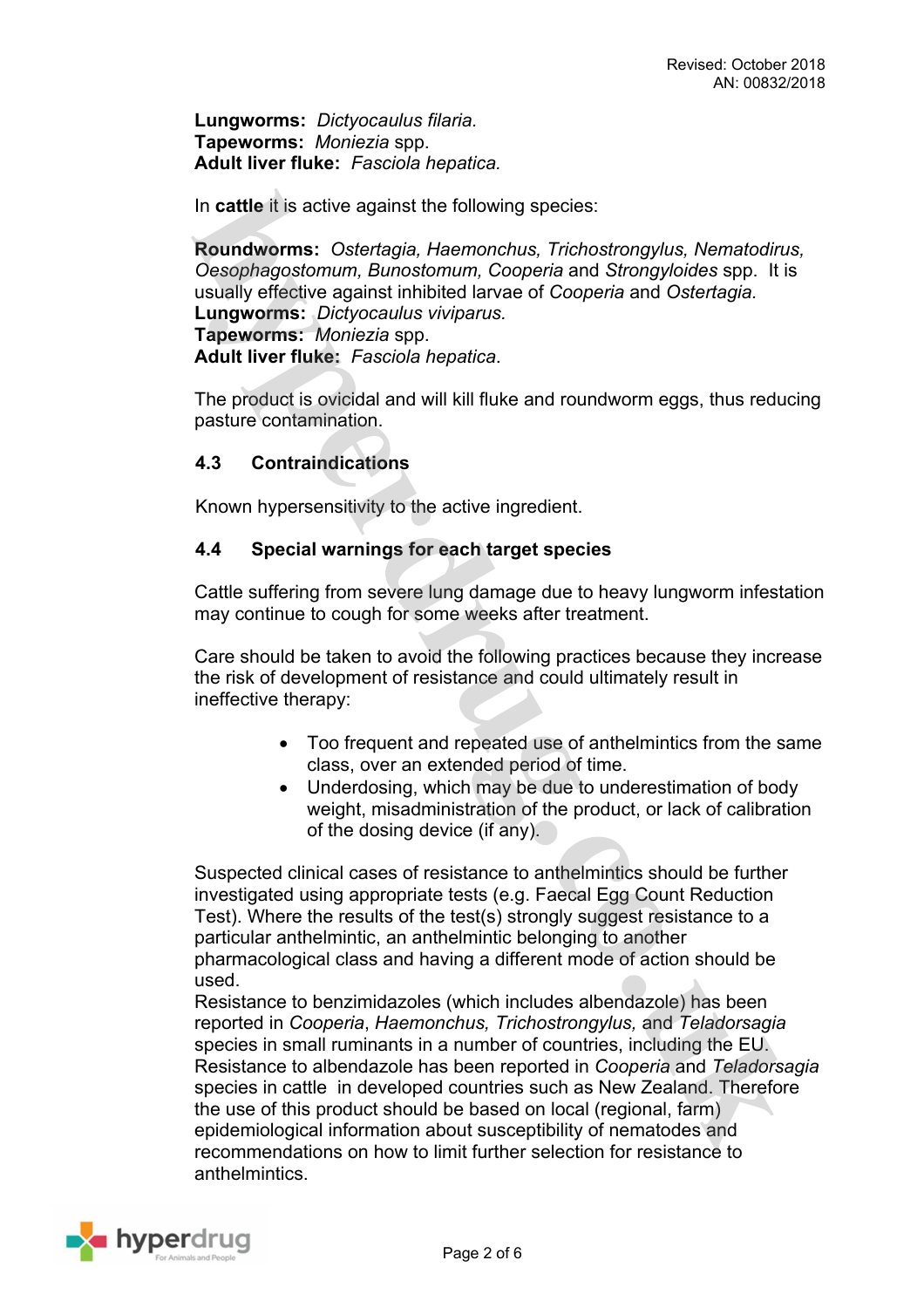## **4.5 Special Precautions for use**

Special precautions for use in animals

Not to be diluted or mixed with other products.

Do not administer other cobalt and selenium supplements concurrently unless specifically advised by your veterinary surgeon.

Avoid the introduction of contamination during use.

The product should only be used in areas where deficiencies of cobalt and selenium are likely to occur. If in any doubt seek the advice of a veterinary surgeon.

Intensive use or misuse of anthelmintics can give rise to resistance. To reduce this risk, dosing programmes should be discussed with a veterinary surgeon.

Care must be taken not to damage the pharyngeal region when dosing, particularly in sheep.

Special precautions to be taken by the person administering the veterinary medicinal product to animals

Avoid direct contact with the product. Wear suitable protective clothing including impermeable rubber gloves.

In the event of accidental eye exposure, flush eye thoroughly with running water. If irritation persists, seek medical attention. Wash hands after use.

### **4.6 Adverse reactions**

None known

### **4.7 Use during pregnancy, lactation or lay**

The use of the product in breeding bulls or pregnant cattle is not expected to interfere with their reproductive performance.

Do not dose ewes at the 'fluke and worm' dose rate (7.5 mg/kg), during tupping or for 1 month after removing the rams. Can be safely used during lactation.

### **4.8 Interaction with other medicinal products and other forms of interactions**

Administration of ionophores to lambs has been shown to enhance selenium bioavailability. Concurrent administration of ionophores and the product may therefore lead to an increased risk of selenium toxicity.

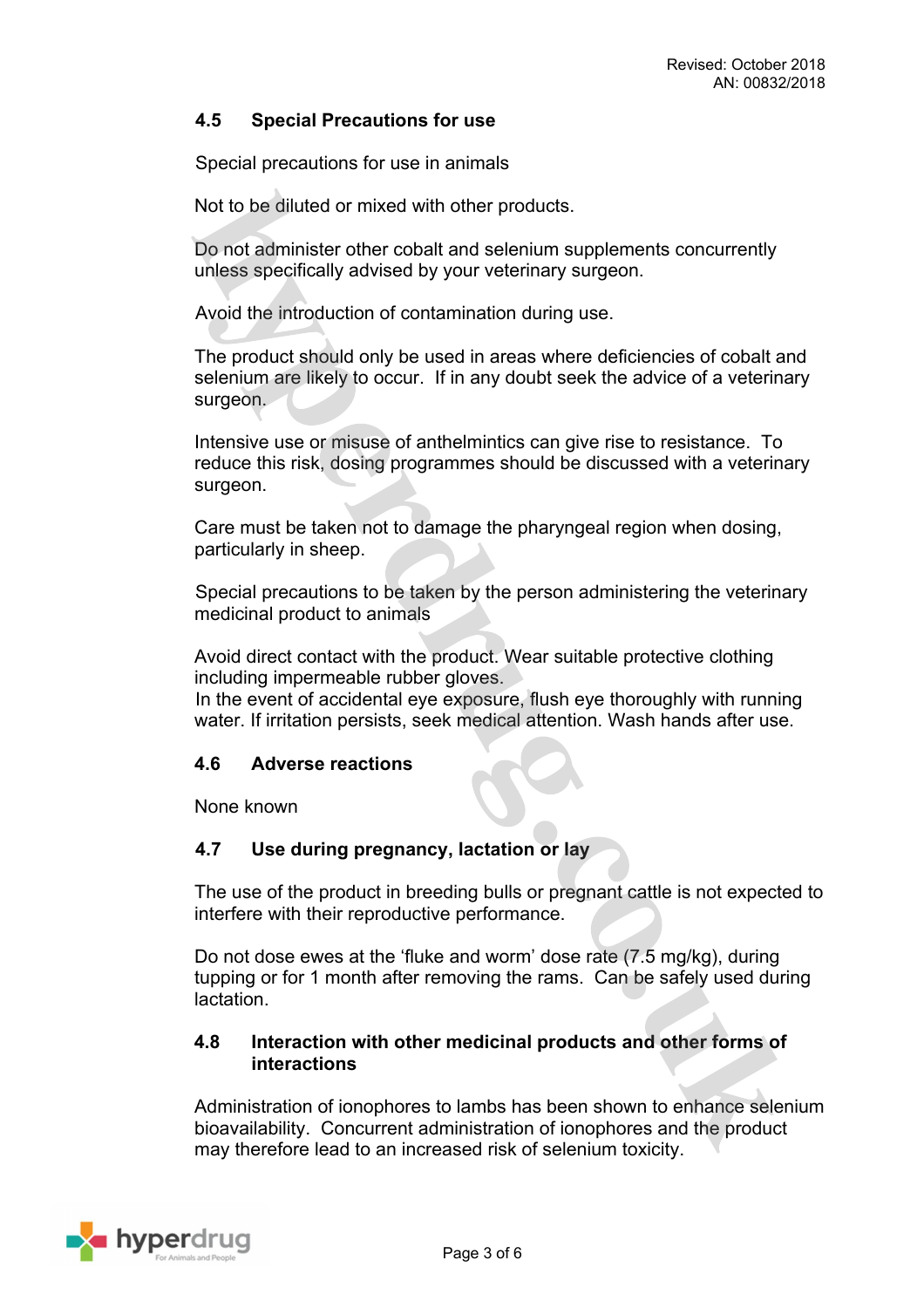### **4.9 Amounts to be administered and administration routes**

For oral administration only using properly calibrated dosing equipment. To ensure administration of a correct dose, bodyweight should be determined as accurately as possible; accuracy of the dosing device should be checked.

Shake the container before use.

### **Cattle:**

*Worm dose:* For the control of roundworms, lungworms, tapeworms and fluke and roundworm eggs.

Dosage: 7.5 mg albendazole per kg bodyweight.

*Fluke and worm dose:* For the additional treatment of adult liver fluke (chronic fascioliasis) in cattle.

Dosage: 10 mg albendazole per kg bodyweight.

#### **Sheep:**

*Worm dose:* For the control of roundworms, lungworms, tapeworms, fluke and roundworm eggs.

Dosage: 5 mg albendazole per kg bodyweight.

*Fluke and worm dose:* For the additional treatment of adult liver fluke (chronic fascioliasis) in sheep.

Dosage: 7.5 mg albendazole per kg bodyweight.

Administration with a suitable drenching gun is recommended

### **4.10 Overdose**

Not applicable.

### **4.11 Withdrawal periods**

Animals intended for human consumption must not be slaughtered during treatment. Cattle must not be slaughtered for human consumption until 14 days after the last treatment. Sheep must not be slaughtered for human consumption until 4 days after the last treatment. Milk intended for human consumption may be taken from cows only after 60 hours from the last treatment. Not for use in sheep producing milk for human consumption.

### **5. PHARMACOLOGICAL PROPERTIES**

Pharmacotherapeutic group: Anthelmintic (Class 1-BZ) ATCvet code: QP52AC11

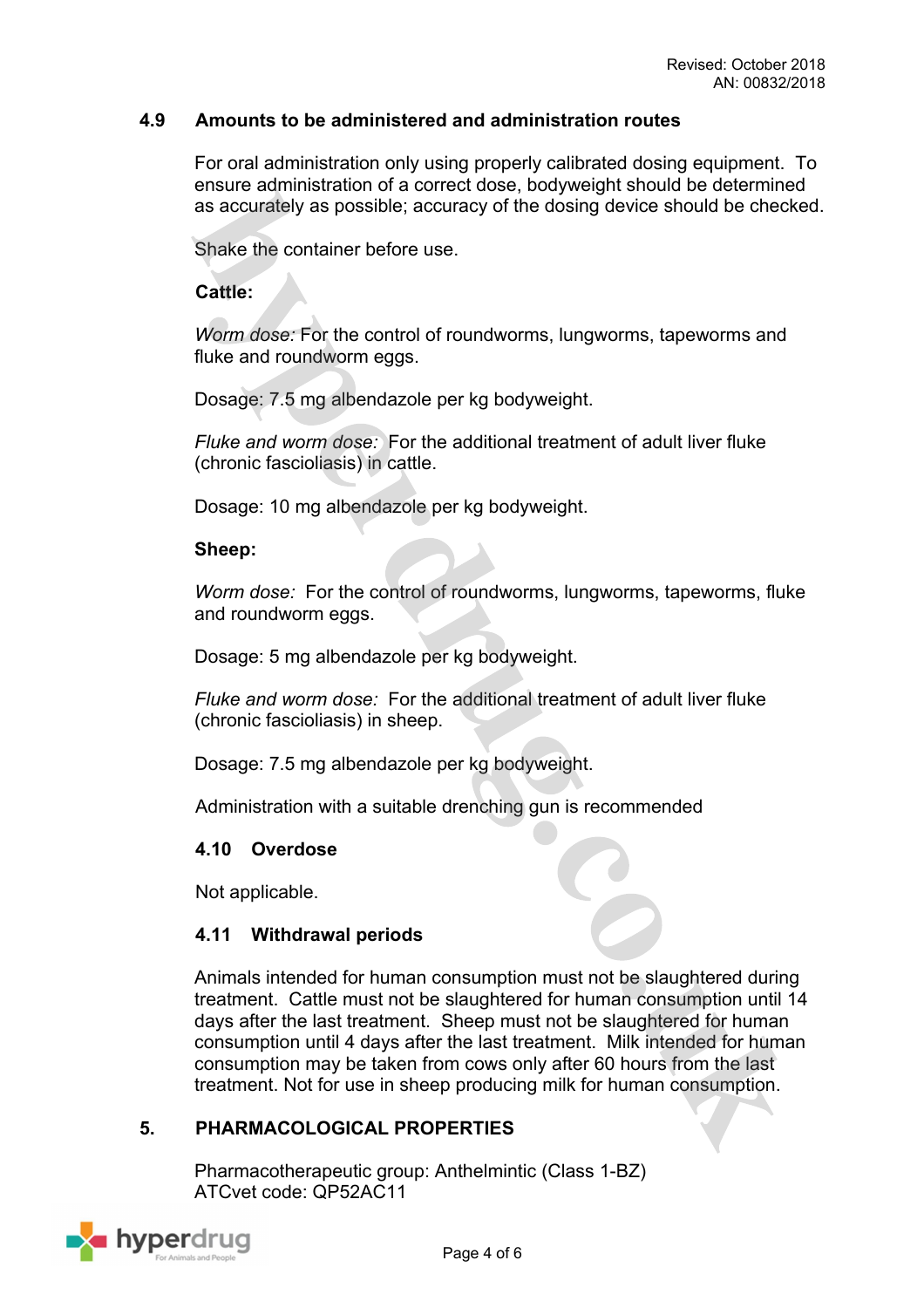A broad spectrum multi-purpose anthelmintic for the control of mature and developing immature forms of gastrointestinal roundworms, lungworms, tapeworms and adult liver fluke in cattle and sheep. The product is also ovicidal against fluke and roundworm eggs.

Albendazole belongs to the benzimidazole class of anthelmintics.

Benzimidazoles bind to nematode tubulin, a protein necessary for the formation and viability of microtubules. This occurs primarily in absorptive intestinal cells resulting in the absence of microtubules in the intestinal cells of the nematode, with the result that these cells cannot absorb nutrients, thus causing a consequent reduction in glycogen and effective starvation of the parasites. Structural differences have been shown to exist between tubulin from mammalian and helminth sources, resulting in the preferential toxicity of albendazole to the helminth and not to the host. Benzimidazoles have also been shown to inhibit the fumarate reductase system of helminths and impair energy production.

The selenium and cobalt are trace elements of use as nutritional supplements and are not intended to be used therapeutically. Administration of ionophores to lambs have been shown to enhance selenium bioavailability. Concurrent administration of ionophores and Endospec 10% SC may therefore lead to an increased risk of selenium toxicity.

# **6. PHARMACEUTICAL PRECAUTIONS**

### **6.1 List of excipients**

Methyl Parahydroxybenzoate Propyl Parahydroxybenzoate

Brilliant Green BS (E142) Cobalt Sulphate Heptahydrate Sodium selenite Citric Acid Monohydrate Sodium Citrate Dihydrate Xanthan Gum Povidone Polysorbate 20 Propylene Glycol Simethicone Emulsion Water Purified

### **6.2 Incompatibilities**

None known.

### **6.3 Shelf life**

Shelf life of the veterinary medicinal product as packaged for sale: 18 monthe